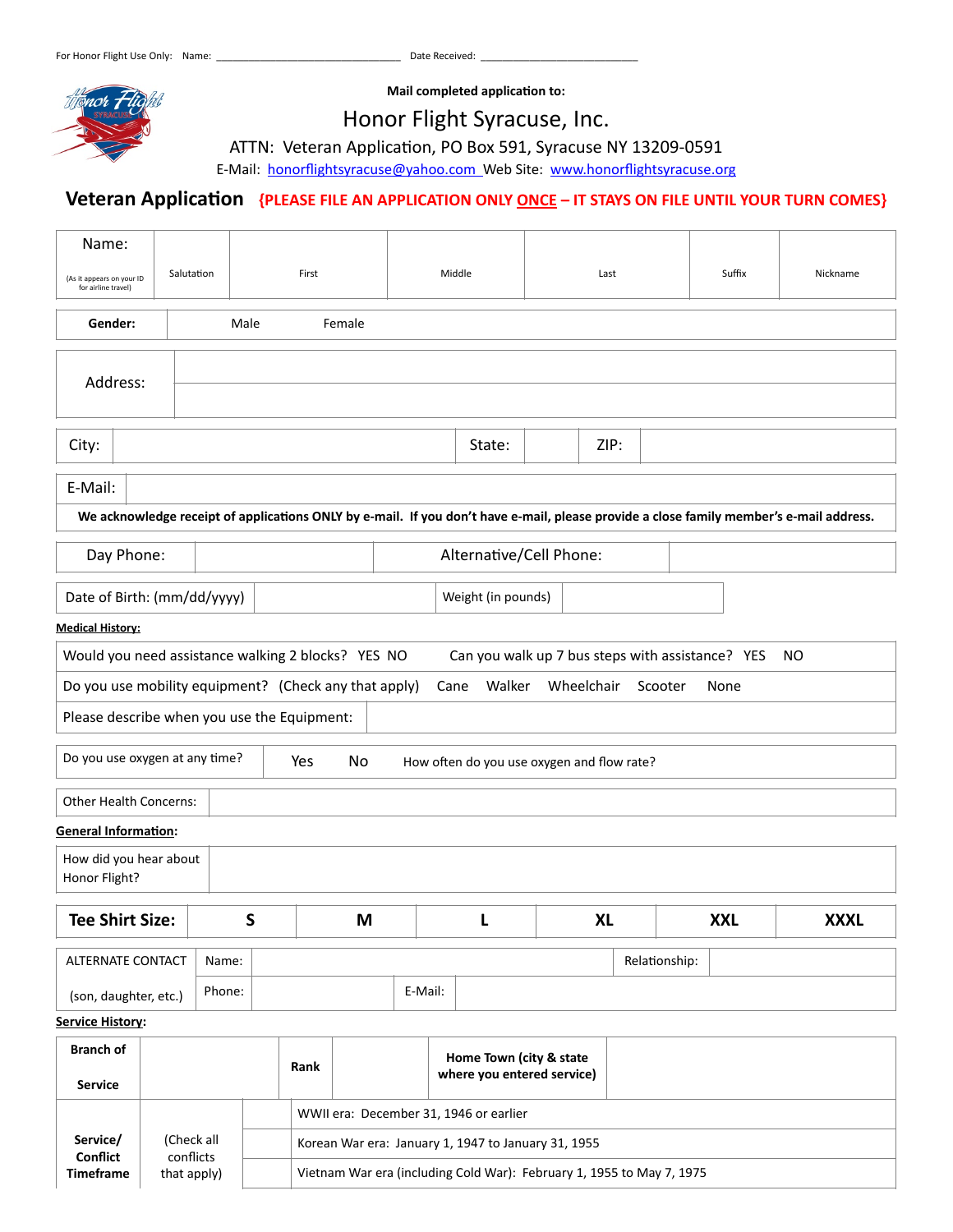|                                                    |  |  | Other: (PLEASE SPECIFY) |  |  |
|----------------------------------------------------|--|--|-------------------------|--|--|
| Your Military<br>Service History                   |  |  |                         |  |  |
| Would you like to travel with a specific Guardian? |  |  |                         |  |  |

| I would like my | Name:  |  |         |  | Relationship: |  |
|-----------------|--------|--|---------|--|---------------|--|
| Guardian to be: | Phone: |  | E-Mail: |  |               |  |

#### **PLEASE REVIEW THE STATEMENT ON THE REVERSE CAREFULLY AND SIGN HERE:**

| <b></b><br>Signature: | Date (mm/dd/yyyy): |                    |
|-----------------------|--------------------|--------------------|
|                       |                    | Revised: 5/18/2022 |



**Honor Flight Syracuse, Inc.** PO Box 591 Syracuse NY 13209-0591



**Honor Flight Syracuse, Inc., one of well over 100 Hubs of the nation-wide Honor Flight Network, recognizes you, an American Military Veteran, for your sacrifices and achievements by flying you to Washington, DC to visit YOUR memorial. There is no cost to you. Honor Flight Syracuse focuses on and gives top priority to WW II, Korean War, Vietnam War and terminally ill veterans from any era, but also may consider Veterans of any service period. For what you and your comrades have given to us, please view participating in an Honor Flight Mission a small token of our continuing respect and appreciation.**

**Each Veteran designates a Guardian to provide assistance and help ensure a safe, memorable and rewarding experience. You may invite a family member or friend, possibly son, daughter or grandchild, or have an Honor Flight Volunteer serve in this role. Guardians should be between the ages of 18 and 65 to help ensure they have the physical capability and stamina to carry out their Mission responsibilities.**

### **ABOUT AN HONOR FLIGHT**

**Honor Flight Syracuse conducts two Honor Fight Missions each year, usually on a Saturday in late April and early October. Our charter aircraft departs Syracuse Hancock International Airport at 6:30 am and arrives at Reagan National Airport around 8:00 am. After a rousing greeting at the airport, Mission participants board charter tour buses for the visit to the Memorials. Travel is eased all day thanks to a US Park Police escort.**

**During the day's tour in Washington, DC, you will likely visit:**

- **The World War II Memorial**
- **The Korean War Memorial**
- **The Vietnam Memorial**
- **The Lincoln Memorial**
- **The Air Force Memorial and/or Marine Corps Memorial**
- **Arlington National Cemetery for a Changing of the Guard**

**Then it's back to Reagan airport for the flight home to Syracuse Hancock Airport and the incredible Welcome Home ceremony completing your very special day and Honor Flight Syracuse Mission.** 

**Visit Honor Flight Syracuse website, [www.HonorFlightSyracuse.org](http://www.HonorFlightSyracuse.org), for past Honor Flight Syracuse Mission videos and link to thousands of photographs. For more information you may also contact [rjs@HonorFlightSyracuse.org](mailto:rjs@HonorFlightSyracuse.org) or call (855) 433-5633. Thank you for your service to our nation!**